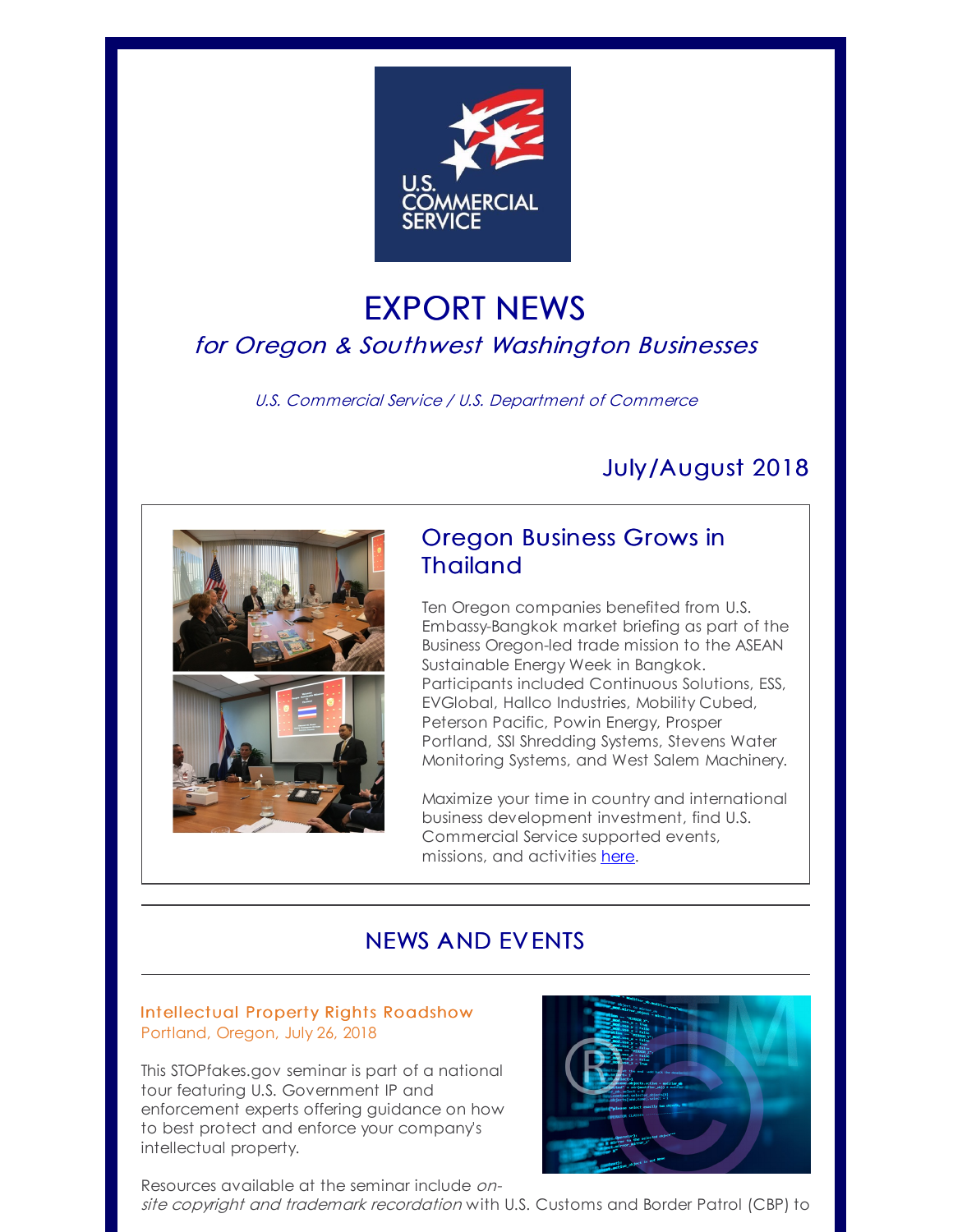prevent infringing goods from entering the U.S. market, registering for a copyright with the U.S. Copyright Office officials and *one-on-one consultations* with presenting IP experts. Registration closes on July 9th so register today! Info [here](http://r20.rs6.net/tn.jsp?f=001f6CfXZ-z30mH9eSxtgfXmfymwxHk2fZu2-INvnNaZO_gD4RnQ-DwtO31iyyUE2dQUZPAQOWikBdHB8iCcC5fD_00wrcvVxd-RD4ku7MOySo38nHgVOQZIHi45yraSa5H2yOvAUVKD973sxWJG47lGlbDxNODlqF0zxwpdRqw1S1BmGqpuxhpGkpcxbcHgtxtxsg3XvMtsrIt7-ruMeMlbei2R1PtJvWN28vCWdefGRGX4A5JfQFHfP8X0073vcFIZpR3gjzlqxf8CrMeHKT0Lg==&c=&ch=).

### U.S Business Day: Taiw an Taipei, Taiwan, October 4, 2018

Taiwan, located in the heart of the Asia-Pacific region, is the U.S.'s 11th largest trade partner and serves as the perfect hub for expanding to nearby markets.

The day's program includes an opening ceremony, business networking, and one-on-



one business meetings that will serve to help U.S. businesses tap into Taiwan's global supply chain. Target industries include Industrial Products and Services. The event will reimburse qualified sellers for travel expenses incurred during their visit. For more information, please contact Ms. Tracy (Tsui [Chuan\)](mailto:tchuang@moea.gov.tw) Huang, +1-213-380-3644.

## Trade Mission to Kazakhstan and Ukraine October 24-30, 2018

With a combined GDP of \$230 billion. Kazakhstan and Ukraine offer unprecedented market opportunities in energy, infrastructure, and agriculture sectors. With a growing middle class, Kazakhstan has developed into the leading market in Central Asia and is



positioning itself as a transit route between Europe and China.

The Washington, DC-based U.S.-Kazakhstan Business Association and U.S.-Ukraine Business Council, in coordination with the U.S. Department of Commerce, U.S. Commercial Service, are organizing Certified Trade Missions to Kazakhstan and Ukraine to lead U.S. companies interested in making business connections in these promising markets.

For more information, please contact Lola [Gulomova](mailto:Lola.Gulomova@trade.gov) or Boris [Chumak](mailto:Boris.Chumak@trade.gov).

## Smart Manufacturing Conference Zagreb, Croatia, September, 2018

The U.S. Commercial Service Zagreb office is coordinating a Smart Manufacturing Conference to bring together senior managers/buyers from Croatia's manufacturing sector with U.S. companies offering solutions in:

- Additive Manufacturing/3D Printing
- Advanced Materials
- Material Handling
- Industrial Automation & Robotics
- New technologies communications, data management, AI, cyber security

The conference will include a networking reception, forum for U.S. companies to present their solutions, an overview of Industry 4.0, and a special session on financing options. For more information, please contact Nina [Cerkez](mailto:Nina.Cerkez@trade.gov)



## 2018 [Automotive](http://r20.rs6.net/tn.jsp?f=001f6CfXZ-z30mH9eSxtgfXmfymwxHk2fZu2-INvnNaZO_gD4RnQ-DwtATEO_3DhKHjJcKRX80RounNYQ0YWN4RjyjnhJwmRBZx_WTtRv6fvCrt6J3a3fNiVq3wJ05BXJyDCCxz94Ya8VQkvRNiKJII58YuRl6wYfL1CP3sTQsMU6A=&c=&ch=) Resource Guide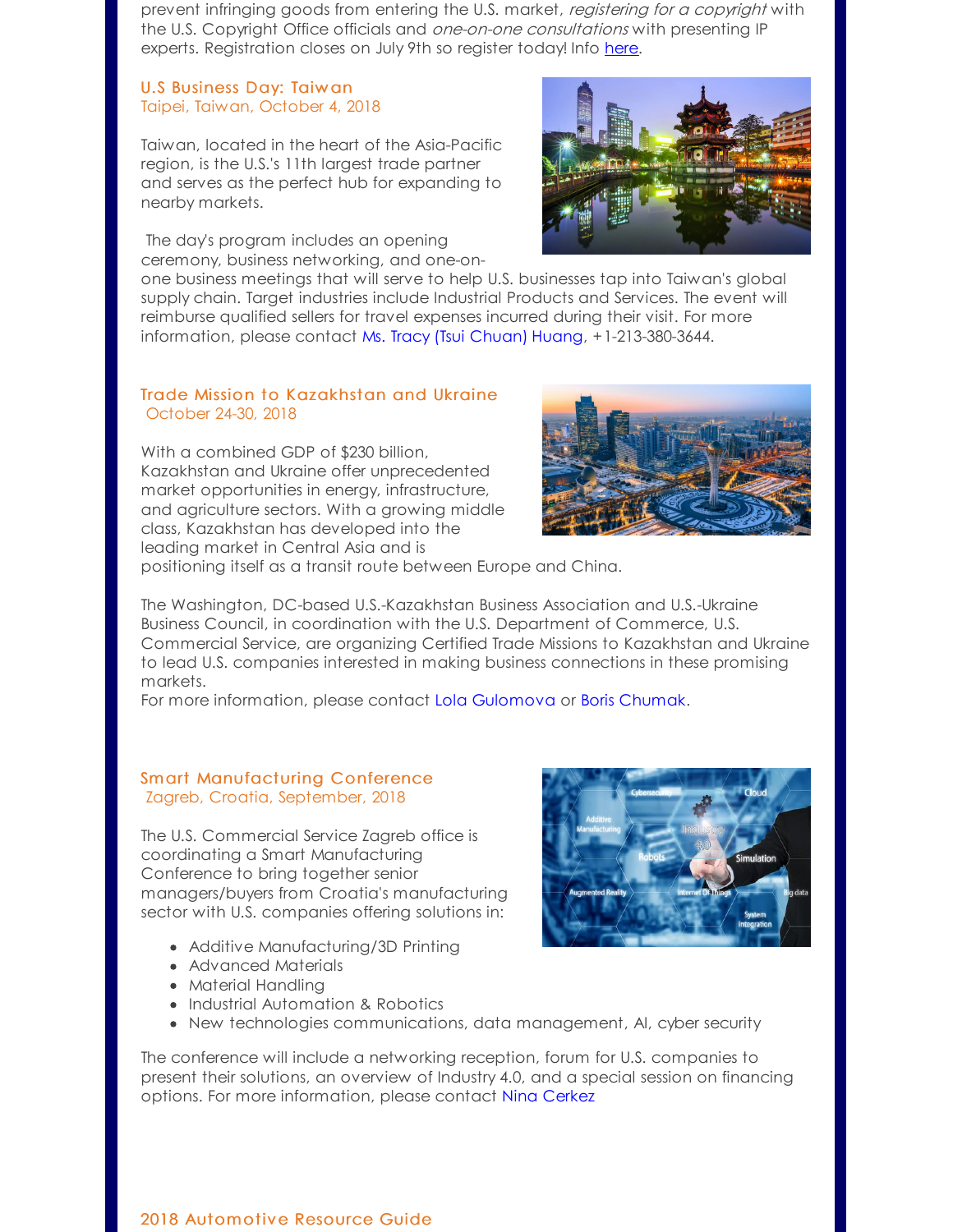The U.S. Department of Commerce's International Trade Administration recently released a report highlighting forward looking trends and export information for the America's \$154.08 billion automotive sector. This in-depth report provides detailed analysis on dozens of markets across the globe for automotive businesses interested in selling overseas. It offers critical market intelligence.



Find copy [here](http://r20.rs6.net/tn.jsp?f=001f6CfXZ-z30mH9eSxtgfXmfymwxHk2fZu2-INvnNaZO_gD4RnQ-DwtATEO_3DhKHjJcKRX80RounNYQ0YWN4RjyjnhJwmRBZx_WTtRv6fvCrt6J3a3fNiVq3wJ05BXJyDCCxz94Ya8VQkvRNiKJII58YuRl6wYfL1CP3sTQsMU6A=&c=&ch=).

## Webinar Series: Exploring European E-commerce September 11, 13, 18, 2018

Plan and refine your company's EU Digital Market Strategy. Over the course of the series, experts will provide insight on how to find best markets, getting goods to market and tips on e-commerce VAT. Speakers will offer practical advice to U.S. SMEs looking to do business in Europe. Info [here](http://r20.rs6.net/tn.jsp?f=001f6CfXZ-z30mH9eSxtgfXmfymwxHk2fZu2-INvnNaZO_gD4RnQ-DwtL8fFZfuqWUdOyh_0JS1LGwTXVAAdrflEs-ajilQaedZdZYcvN0M6BZhRy5tUpoJmUi6Hf0vCCe7RdePnfIka-f1jUX2_2xi-Y8ldoGm43R9Qr4jvfw9iC5J7AV99xt1oUpue2fXhldOh1CXPmC2bP1fI6PBGzSbX8oae2atN2me7syJy6Zo45J3dswph-MLbw==&c=&ch=).

## FIND OPPORTUNITIES, WORLDWIDE!

## Webinar: Market Intelligence on China's [Industrial](http://r20.rs6.net/tn.jsp?f=001f6CfXZ-z30mH9eSxtgfXmfymwxHk2fZu2-INvnNaZO_gD4RnQ-DwtATEO_3DhKHj9hDjB1VTgABPiRNftsE5qPvpElZivK7Ky5kJ5LAOthkP05gFTHhUtOlKVqGtbbrZvO3RWnXBS9cPSVRgt1DUhLE5Pkh6vtB02puNcfXf3p0=&c=&ch=) Parks

## July 11, 2018

The Global Environmental Technologies Team of the U.S. Commercial Service will discuss the abundant opportunities in China's environmental sector and the new China Industrial Parks Initiative designed to assist U.S. companies capture market share. Info [here](http://r20.rs6.net/tn.jsp?f=001f6CfXZ-z30mH9eSxtgfXmfymwxHk2fZu2-INvnNaZO_gD4RnQ-DwtATEO_3DhKHj9hDjB1VTgABPiRNftsE5qPvpElZivK7Ky5kJ5LAOthkP05gFTHhUtOlKVqGtbbrZvO3RWnXBS9cPSVRgt1DUhLE5Pkh6vtB02puNcfXf3p0=&c=&ch=).

### Land [Forces](http://r20.rs6.net/tn.jsp?f=001f6CfXZ-z30mH9eSxtgfXmfymwxHk2fZu2-INvnNaZO_gD4RnQ-DwtBvmVCYbsx5orUaZotfFWSaUNkaEujZIPNFI0ws17fZmtlt4gbKrgx6OL_JHXz-08k3yddGLJW8EX5WUkEIv0kIc3Yka2KCB2nwT00SS-a4aLNN4GgItjKS0v8-yVzpt4w==&c=&ch=) 2018

#### Adelaide, Australia, September 4 - 6, 2018

Send your product samples and capture leads at this important defense industry show, without the cost of traveling to the market. A USA sample booth sponsored by the U.S. Department of Commerce's Office of Textiles and Apparel will feature products on your behalf. Info [here](http://r20.rs6.net/tn.jsp?f=001f6CfXZ-z30mH9eSxtgfXmfymwxHk2fZu2-INvnNaZO_gD4RnQ-DwtBvmVCYbsx5orUaZotfFWSaUNkaEujZIPNFI0ws17fZmtlt4gbKrgx6OL_JHXz-08k3yddGLJW8EX5WUkEIv0kIc3Yka2KCB2nwT00SS-a4aLNN4GgItjKS0v8-yVzpt4w==&c=&ch=).

## [Transport](http://r20.rs6.net/tn.jsp?f=001f6CfXZ-z30mH9eSxtgfXmfymwxHk2fZu2-INvnNaZO_gD4RnQ-DwtATEO_3DhKHjFEgMqBhXUUa5jqbHvrnSktXIO3Py2mlJiPFDYBda0zuF_JTG6kUXy4gvvztAB7T4ptwHAfvzbBkbQaNG023rxu4rTdwX51APrxdgvBGiiaGBcNnyB9xPjjp97EkKT8tHboyZqBfFhk2fTWiLfVZPQu45fLMt8C_u&c=&ch=) Forum 2018

### Manila, Philippines, September 12 - 14, 2018

Transport Forum 2018 will focus on Financing the Future of Transport in Asia and the Pacific, hosted by the Asian Development Bank. Info [here](http://r20.rs6.net/tn.jsp?f=001f6CfXZ-z30mH9eSxtgfXmfymwxHk2fZu2-INvnNaZO_gD4RnQ-DwtATEO_3DhKHjFEgMqBhXUUa5jqbHvrnSktXIO3Py2mlJiPFDYBda0zuF_JTG6kUXy4gvvztAB7T4ptwHAfvzbBkbQaNG023rxu4rTdwX51APrxdgvBGiiaGBcNnyB9xPjjp97EkKT8tHboyZqBfFhk2fTWiLfVZPQu45fLMt8C_u&c=&ch=).

#### FENASAN: Water and Wastew ater Technology Event Sao Paolo, Brazil, September 18 - 20, 2018

The U.S. Commercial Service will have a booth at FENASAN, promote your technologies through e-mail campaigns, and send you trade leads. For more info, contact Teresa Wagner at [teresa.wagner@trade.gov](mailto:teresa.wagner@trade.gov).

#### InnoTrans 2018

#### Berlin, Germany, September 21 - 23, 2018

Participating U.S. companies submit a company profile that the U.S. Commercial Service in Germany will forward to leading local rail operators (RUs) and manufacturers of systems and locomotives/rail cars. Based on the German/EU company feedback, U.S. companies will be provided introductions and meetings at InnoTrans. For more information, contact **Felix. Happe@trade.gov.** 

#### Global Security [Exchange](http://r20.rs6.net/tn.jsp?f=001f6CfXZ-z30mH9eSxtgfXmfymwxHk2fZu2-INvnNaZO_gD4RnQ-DwtMJieju_wwSvqsFvBcjtOap6VnfTaPWXe_TtA5U68F4bkBcHuvEl9viQLFw2CCh3PakGbSb-_tZn-eMOCA_HSb-1VX1rwXbWKJTeRGN3qBsV8KeT8zqR8OcvREjEWefAPw6XB1T1Y_VFJlfY8lCGL4DqivVohERBkSPgKjmlYFtt&c=&ch=) Show

### Las Vegas, Nevada, September 23 - 27, 2018

Take advantage of foreign buyer introductions, country-specific export counseling, and other trade support at GSX. As an official U.S. Department of Commerce International Buyer Program, more than 18 U.S. Embassy commercial specialists, and their escorted buyer delegations in attendance. Info [here](http://r20.rs6.net/tn.jsp?f=001f6CfXZ-z30mH9eSxtgfXmfymwxHk2fZu2-INvnNaZO_gD4RnQ-DwtMJieju_wwSvqsFvBcjtOap6VnfTaPWXe_TtA5U68F4bkBcHuvEl9viQLFw2CCh3PakGbSb-_tZn-eMOCA_HSb-1VX1rwXbWKJTeRGN3qBsV8KeT8zqR8OcvREjEWefAPw6XB1T1Y_VFJlfY8lCGL4DqivVohERBkSPgKjmlYFtt&c=&ch=).